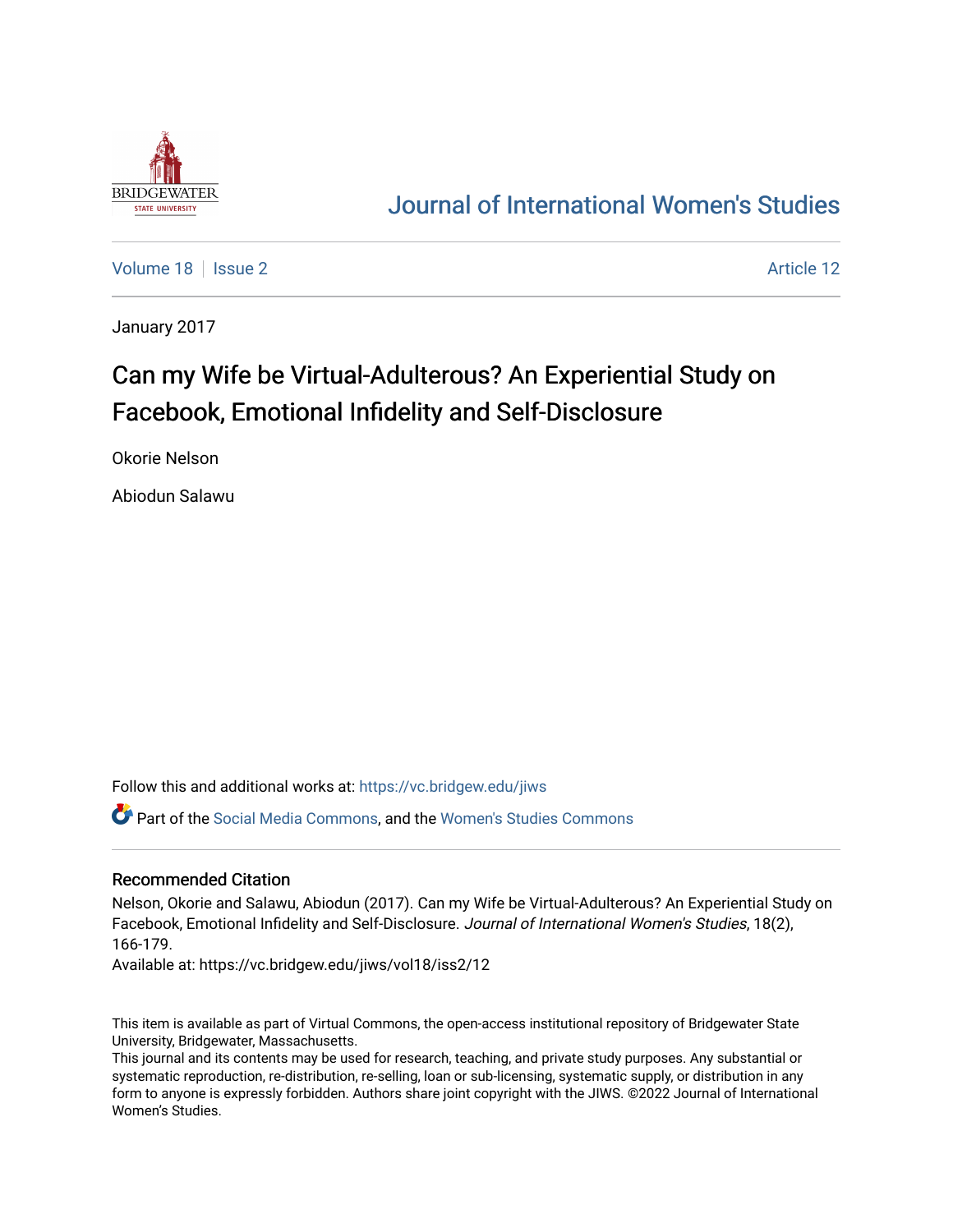#### Nelson and Salawu: Facebook, Emotional Infidelity and Self-Disclosure

This journal and its contents may be used for research, teaching and private study purposes. Any substantial or systematic reproduction, re-distribution, re-selling, loan or sub-licensing, systematic supply or distribution in any form to anyone is expressly forbidden. ©2017 Journal of International Women's Studies.

#### **Can my Wife be Virtual-Adulterous? An Experiential Study on Facebook, Emotional Infidelity and Self-Disclosure**

By Okorie Nelson<sup>[1](#page-1-0)</sup> & Abiodun Salawu<sup>[2](#page-1-1)</sup>

#### **Abstract**

Emotional infidelity is a perennial concern and negatively affects marriages in many modern societies. The advent of social media networks has heightened the alarming rate of emotional infidelity across the globe. This study examines the influence of Facebook on emotional infidelity and self-disclosure among married women. The study uses the media dependency theory, which stipulates that social media platforms, such as Facebook, serve as a potent channel for selfdisclosure and emotional infidelity among individuals. The survey method was adopted in the study and a questionnaire used as an instrument to collect data. Two null hypotheses were tested with Pearson product moment correlation and Somers' D directional measure to determine the relationship between variables. This study found that almost 60% of respondents had witnessed situations where individuals are separated, break-up or divorced due to emotional infidelity on Facebook. In addition, more than 30% of respondents indicated that they had experienced emotional infidelity in previous relationships. This study concludes that married people should use Facebook to strengthen communication with their partners, which will invariably destroy emotional distance in their marriages.

*Keywords:* Facebook, Emotions, Infidelity, Self-Disclosure, Social Media

#### **Introduction**

l

Scholars (Anim, 2013; Burke, 2013; Colás, 2013; Suleiman, 2013) posit that social media allows people to create a profile or identity through which one can show others who one is, create lists and links to things one supports and likes, easily share information with and among groups, pass comments and messages from one person that others can read, pass comments and messages to an individual from people in that person's social networks or (in some cases) even from people unknown to the person and establish connections to other people. Okorie, Ekeanyanwu and Obanua (2010, p.31) explained the impact of social media networks on social interactions and relationship as follows:

The emergence of social networking sites have significantly altered today's media landscape and presents individuals with new opportunities to meet different people from different backgrounds across the globe. Social networking sites support the human need for social interaction, using Internet- and web-based technologies to transform broadcast media monologues (one to many) into social

<span id="page-1-0"></span><sup>1</sup> Post-doctoral fellow with North-West University, Mafikeng Campus, South Africa and Lecturer in the Department of Mass Communication, Covenant University, Ota, Nigeria. [nelson.okorie@covenantuniversity.edu.ng](mailto:nelson.okorie@covenantuniversity.edu.ng) OR [nelsonokorie@yahoo.com](mailto:nelsonokorie@yahoo.com)

<span id="page-1-1"></span><sup>2</sup> Professor of Communication and Media Studies at North-West University, Mafikeng Campus, South Africa.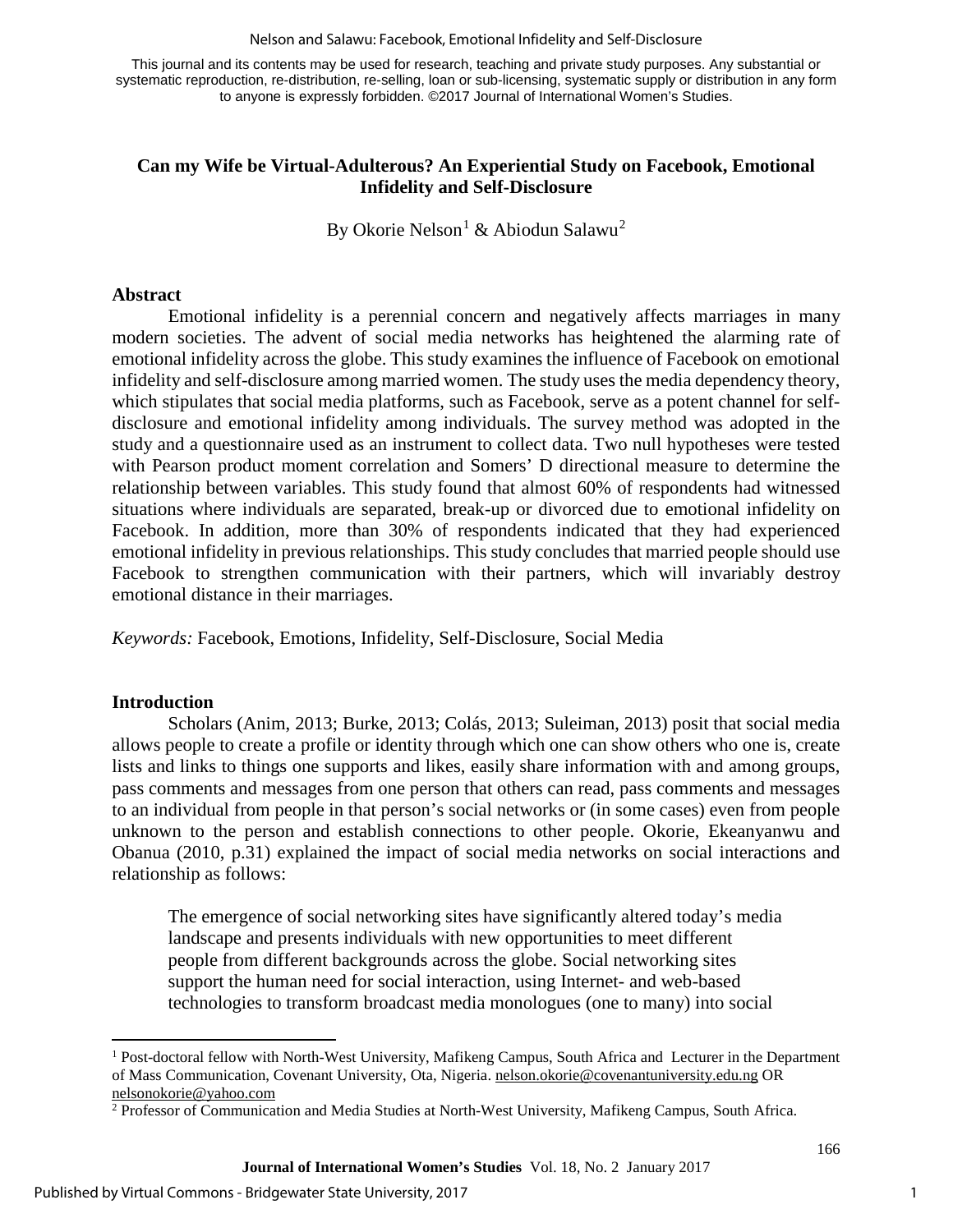media dialogues (many to many). Social network sites (SNSs) such as Facebook, Twitter, and MySpace allow individuals to present themselves, articulate their social networks, and establish or maintain connections with others. These sites can be oriented towards work-related contexts (e.g., LinkedIn.com), romantic relationship initiation (the original goal of Facebook), or connecting those with shared interests such as music or politics (e.g., MySpace.com).

Social media are supposed to help build friendships and reconnect old friends. However, they have become a disadvantage to many married couples and youths in relationships. Many of them disclose personal information to friends on social media, thus breaking the bond in their relationships. This is due in part, to spending more time on social media than with the relationship partner. Serious friendships are created on social media, which leave the individual desiring a relationship with his/her supposed friend. He or she enjoys and looks forward to the company of his or her friend online. Due to the constant use of social media by people (dating or married), infidelity or an affair on social media occurs (Reynolds, 2013). This is referred to as emotional infidelity or an affair. Emotional infidelity simply refers to the infidelity of the heart or "an affair of the heart" (Pittman, 1989; Vaughan, 1989; Shield & Binder, 2013).

Shield and Binder (2013) explain that emotional infidelity is what happens "when one partner goes outside the primary relationship to get his or her emotional needs met". Emotional infidelity occurs when a person allows someone of the opposite sex to fulfill emotional needs that should be met ordinarily by the person's partner, thereby creating an intimacy that leads to an emotional attachment that may culminate in a physical, intimate relationship (Knapp & Dixon, 2013). Many married couples and youths in serious relationships are victims of emotional infidelity. It is a serious problem that is slowly becoming rampant in Nigeria.

There are few indicators of emotional infidelity, for example, when an individual eagerly expects a friend to come online more than any of his other friends put together, and spends more time with this friend on the social media (Knapp & Dixon, 2013). The individual confides in the friend about his relationship troubles at home. The individual also runs to this friend first before his or her partner whenever something is bothering them. Ultimately, the individual fantasizes or imagines what it would be like to be together in a relationship, physically or sexually. This shows that social media could create the environment which helps an individual engage in emotional infidelity, thereby causing him or her to fantasize about his or her friend on the social media (Burke, 2013).

Several studies have been conducted on Facebook and its effects on individuals across the globe (Anim, 2013; Burke, 2013; Colás, 2013; Suleiman, 2013). However, there is a paucity of research on how social media platforms, such as Facebook, can promote virtual adultery. This study explores how social media, Facebook in particular, influences married women to engage in emotional infidelity and self-disclosure with the opposite sex.

#### **Objectives of the Study**

- 1. To assess the awareness level of the practice of emotional infidelity on Facebook.
- 2. To determine how often Facebook users engage in self-disclosure with the opposite sex.
- 3. To examine the attitude of married women towards issues of emotional infidelity on Facebook.

2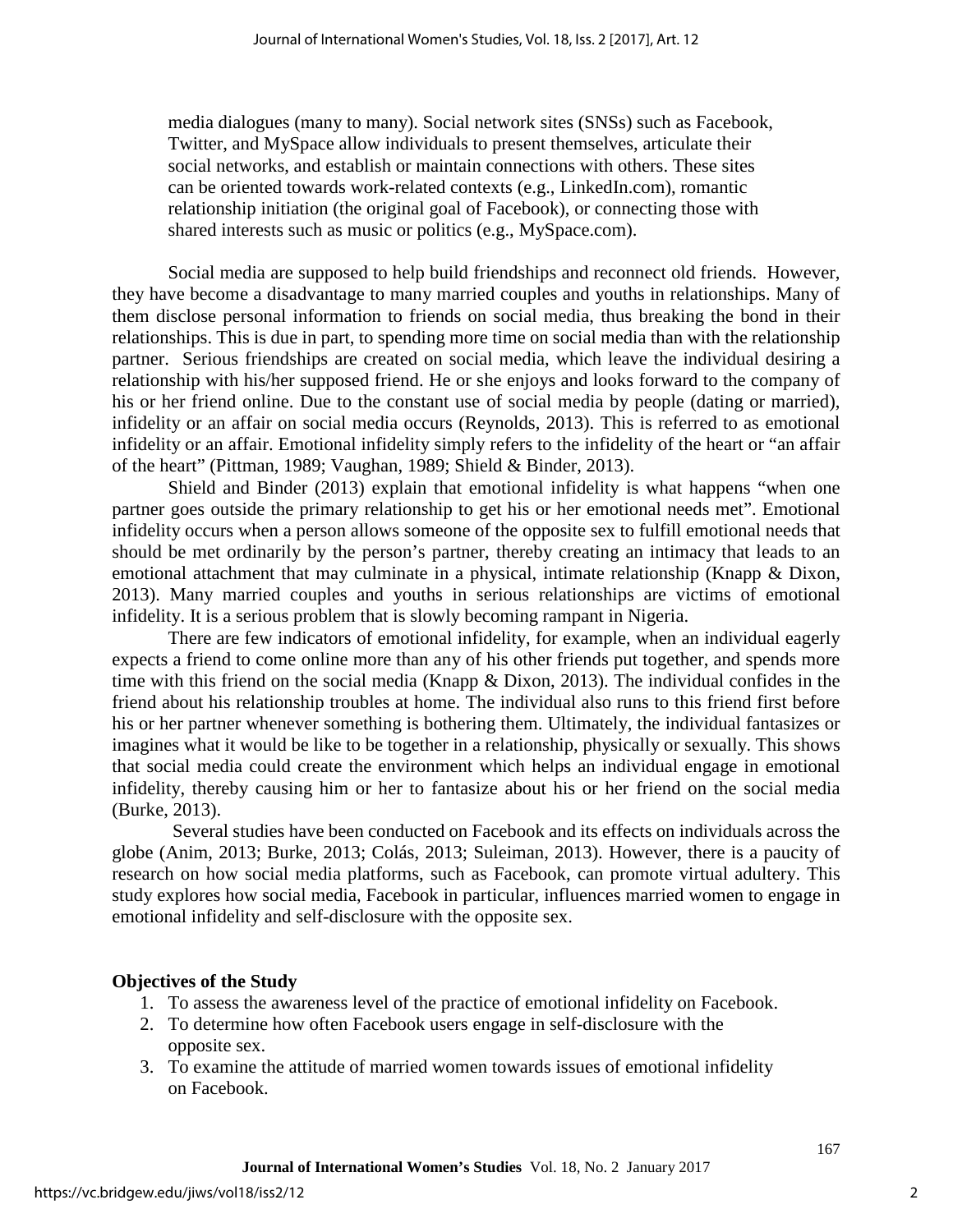#### **Hypothesis**

Hypothesis 1: There is no significant correlation between intense use of Facebook and the awareness level of emotional infidelity.

Hypothesis 2: There is no significant correlation between self-disclosure with the opposite sex and emotional infidelity.

#### **Theoretical Framework**

This study relies on the Media Systems Dependency theory. The theory assumes that the more a person depends on having his or her needs met by using the media, the more important the role that media plays in the person's life will be, and therefore, the more influence the media outlets will have on that person (Baran & Davis, 2009). If more and more people depend on the media, media institutions will be reshaped, the overall influence of media will rise, and the role of the media in society will become more central (Baran & Davis, 2009).

Secondly, "the degree of audience dependence on media information is the key variable in understanding when and why media messages alter audience beliefs, feelings, or behaviour." (Baran & Davis, 2009, p. 274). In other words, the uses people make of media determine the influence of the media.

Thirdly, "as our world becomes more complex and as it changes more rapidly, we not only need the media to a greater degree to help us make sense, to help us understand what our best responses might be, and to help us relax and cope, but also we ultimately come to know that world largely through those media" (Baran & Davis, 2009). By using the media to make sense of the social world, people allow the media to shape their expectations.

Finally, "the greater the need and consequently the stronger the dependency…the greater the likelihood" that the media and their message will have an effect. Those who have greater needs and thus greater dependency on media will be most influenced (Baran & Davis, 2009, p. 274).

According to Baran and Davis (2009, p.274), the argument raised by the media systems dependency theory isthat human beings have developed a range of rountine uses for various media, and can easily adapt these uses to serve their needs. Many individuals, young married couples, in particular, use the social media (Facebook) to connect with potential partners outside their marriages. Therefore, it is safe to conclude that young married women have resorted to the Facebook to meet their needs of loneliness, intimacy, self-disclosure and, ultimately, happiness outside their primary relationship.

#### **Facebook and Self-Disclosure**

In the discourse of computer-mediated communication, the concept of self-disclosure is always highlightened or discussed. Self-disclosure has been referred to as the act of verbally sharing intimate or private level information with another (Cozby, 1972, p. 73). The basic parameters of self-disclosure are: (a) Amount of information disclosed; (b) Depth or intimacy of information disclosed; and (c) Duration or time spent describing each item of information (Cozby, 1972, p. 74). From these interjections, self-disclosure expands computer-mediated communication by sharing a large amount of intimate information between or among individuals in the cyberspace.

Okorie and Ekeanyanwu (2014, p. 64) maintain, "online self-disclosure activities involve posting and tagging pictures, as well as having a personal diary, which friends can have access to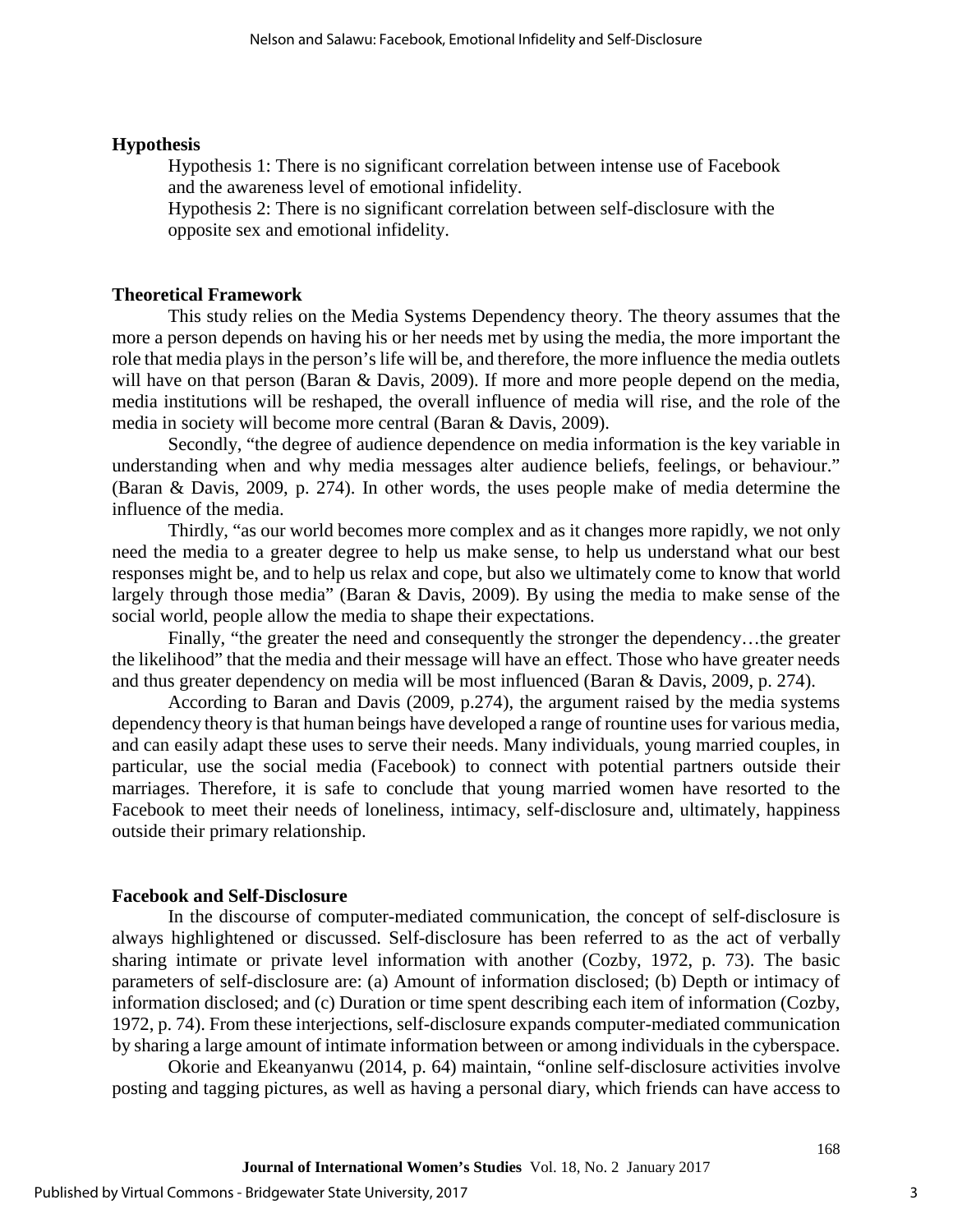on the social networking sites". Furthermore, Okorie and Ekeanyanwu (2014, p. 64), citing Walton and Rice (2013), note that self-disclosure is typically a gradual, reciprocal exchange process in which one person's disclosure often prompts an equal or even greater disclosure from the other person. The benefits include social control, validation, increased liking and intimacy, and relational maintenance.

In the domain of Facebook, self-disclosure is not only the basic activity to build oneself, but an important occasion that triggers interaction with other people. The degree of other people's recognition of someone depends on the degree of his/her self-disclosure because there is no physical body on Facebook. Okorie, Ekeanyanwu and Obanua (2010, p. 31) reasoned that:

Facebook has become a critical variable in social interactions and relationship building among young people all over the world. Its emergence is both revolutionary and critical of existing interactive platforms and relationship models, especially in a place like Nigeria with diverse cultural backgrounds and different traditional methods of establishing romantic relationships. How Facebook became famous among users of relatively youthful age as well as influenced them in their romantic relationships to the extent of self-disclosures remains a pertinent question for researchers in the social sciences.

In the personal relationship on anonymous cyberspace, self-disclosure is more important than location and attractiveness that matter for the face-to-face interaction (Merkle& Richardson, 2000).

### **Social media and emotional infidelity**

The largest and most well-known social networking site is Facebook. According to statistics on Facebook, the social media has more than 700 million active users (Facebook, 2012). Social networking sites are mainly used for the maintenance of social relationships, especially for upholding contact with weaker social ties (Dorcan, 2007). They also offer a platform for idealised self-presentation. Suleiman (2013) maintains that Facebook is used for social engagement as follows:

The popularity of Facebook cuts across all age groups and has no relationship to individual characteristic with different class of people who use it ranging from clerics, actors, politicians to ordinary citizens. Facebook gives the impression that the entire world is meeting online and among youths, it is strange to come across a person without a Facebook account. It has become a good avenue for sourcing long lost friends and acquaintances because prior knowledge of password is not a condition for assessment of a person's account or sending a message unless if the account holder uses his privacy settings to restrict those who can read his wall. Even if the privacy settings allow only friends to assess the wall, the Facebook search engine can still find the person using any of his registered names, hometown or present location and an inbox message can be sent to him (p. 105).

He also concludes, "social media have become an avenue for creating new online families" (p. 105). There are people who had not known each other before Facebook but afterwards, could not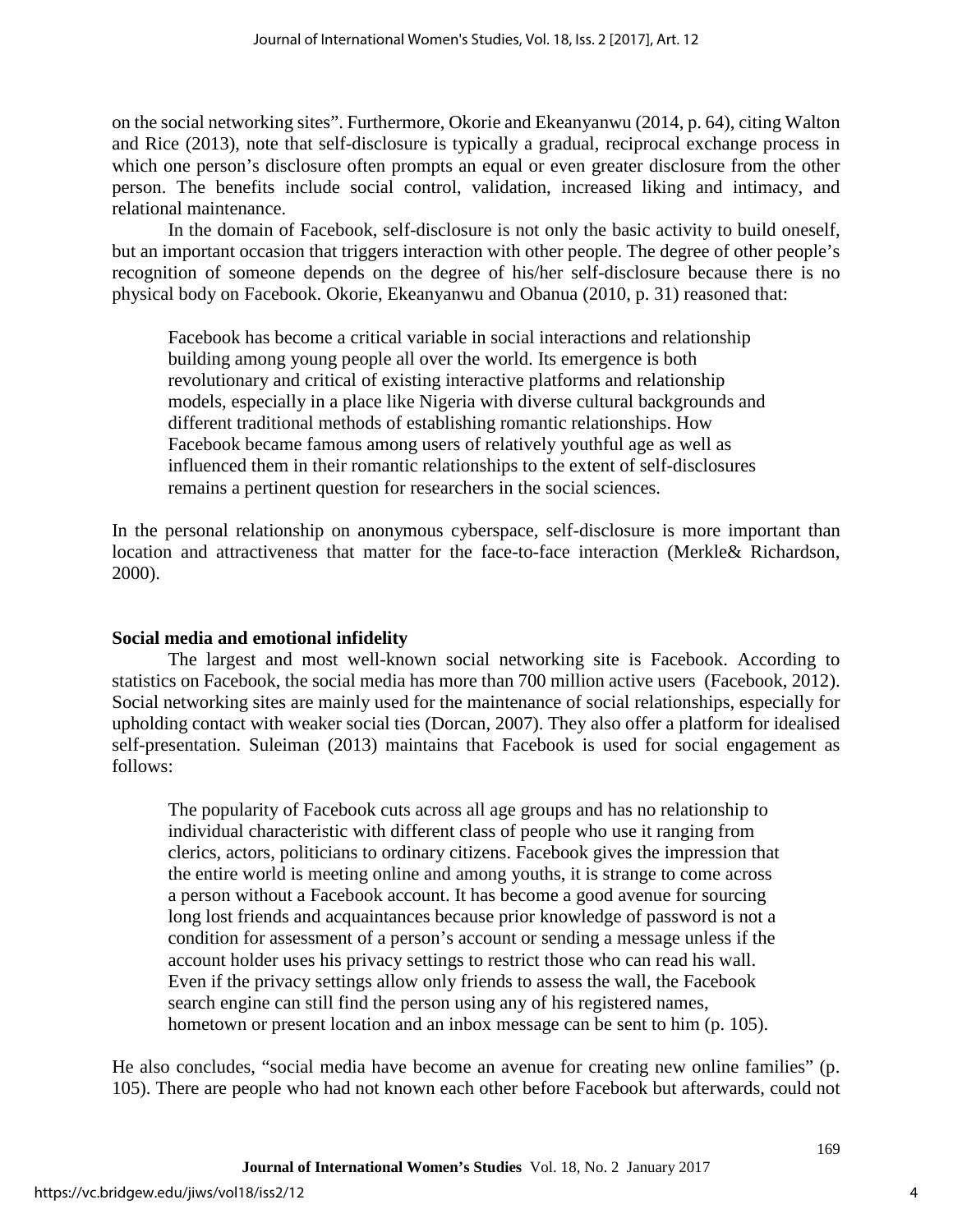spend a day without interacting. Facebook is also a tool for the creation of many romantic relationships. Suleiman (2013, p. 105) argues, "many male friends keep texting obscene messages online with the basic intent of establishing romantic relationships. Girls have also turned the social media into an avenue of online dating. They take beautiful pictures and upload them online. These days, many relationships start this way".

The use of social media for romanctic relationships can be done in several ways. Users can display their relationship status on social media, use a profile picture that displays them together with the partner, or upload several pictures showing the couple (Utz & Beukeboom, 2011). According to Utz and Beukeboom (2011), the first characteristic of social networking sites or social media is that they increase the amount of information that individuals receive about their partners. Even though people have always received information about their partners from friends and acquaintances, social networking sites centralise much of this information at one point. The second characteristic is that social media offers a socially accepted way of monitoring the partner. A third characteristic of social media sites is that information that is relevant to the romantic relation is publicly displayed (Utz and Beukeboom, 2011). Utz and Beukeboom (2011) do not assume that the use of social networking sites is good or bad per se; instead, they assume that the direction of the effects mainly depends on the quality of the relationship and the behaviour of the partner.

With the growing number of internet users (more than one billion users to date) (Internet world stats, 2006), infidelity on the internet is an issue of contention for many romanctic partners. According to Dorcan (2007, p. 29), internet infidelity is defined as using the internet to take "sexual energy of any sort - thoughts, feelings and behaviours - outside of a commited sexual relationship in such a way that it damages the relationship, and then pretending that this drain will affect neither partner nor the relationship as long as it remains undiscovered". However, "internet relationships are a relatively new occurrence, and internet infidelity has affected some couples in ways we do not yet understand" (Blow & Hartnett, 2005, pp. 190-191).

Some scholars (Stalk, 2012; Shield & Binder, 2013) believe that emotional infidelity is strongly interlinked with internet infidelity, a situation in which an individual forms a deep emotional attachment with another person outside the primary relationship. Stalk (2012) identifies several warning signs of emotional infidelity as follows: (1) Thinking and saying you are 'just friends' the with opposite-sex; (2) Treating them as a confidant, sharing intimate issues; (3) Discussing troubling aspects of your marriage and partner; (4) Comparing them verbally and mentally to your partner; (5) Fantasizing about a love or sexual relationship with the person; (6) Giving or receiving personal gifts from the person; and (7) Planning to spend time alone together or letting it happen.

Emotional infidelity is having an emotional involvement with another person, which leads one's partner to channel emotional resources to someone else (Pittman, 1989; Vaughan, 1989; Shield & Binder, 2013). Also, Knapp and Dixon (2013, p. 1) maintain, "many couples are under the misconception that infidelity only occurs when a man and a woman have sex together. Yet, there are other forms of infidelity such as emotional infidelity. This type of infidelity is important to address because it can possibly be more damaging than the act of sexual infidelity". In essence, emotional infidelity transfers deep and lasting emotions like love and care to the heart. Having an emotional affair can ultimately lead to sexual infidelity or affair, as well. Emotional infidelity has the same impact, if not, worse than sexual infidelity. The heart of the individual is stolen from her/his partner through emotional infidelity. Sexual infidelity puts the partner at risk of sexually transmitted diseases whereas emotional infidelity puts the individual's partner at a risk of mental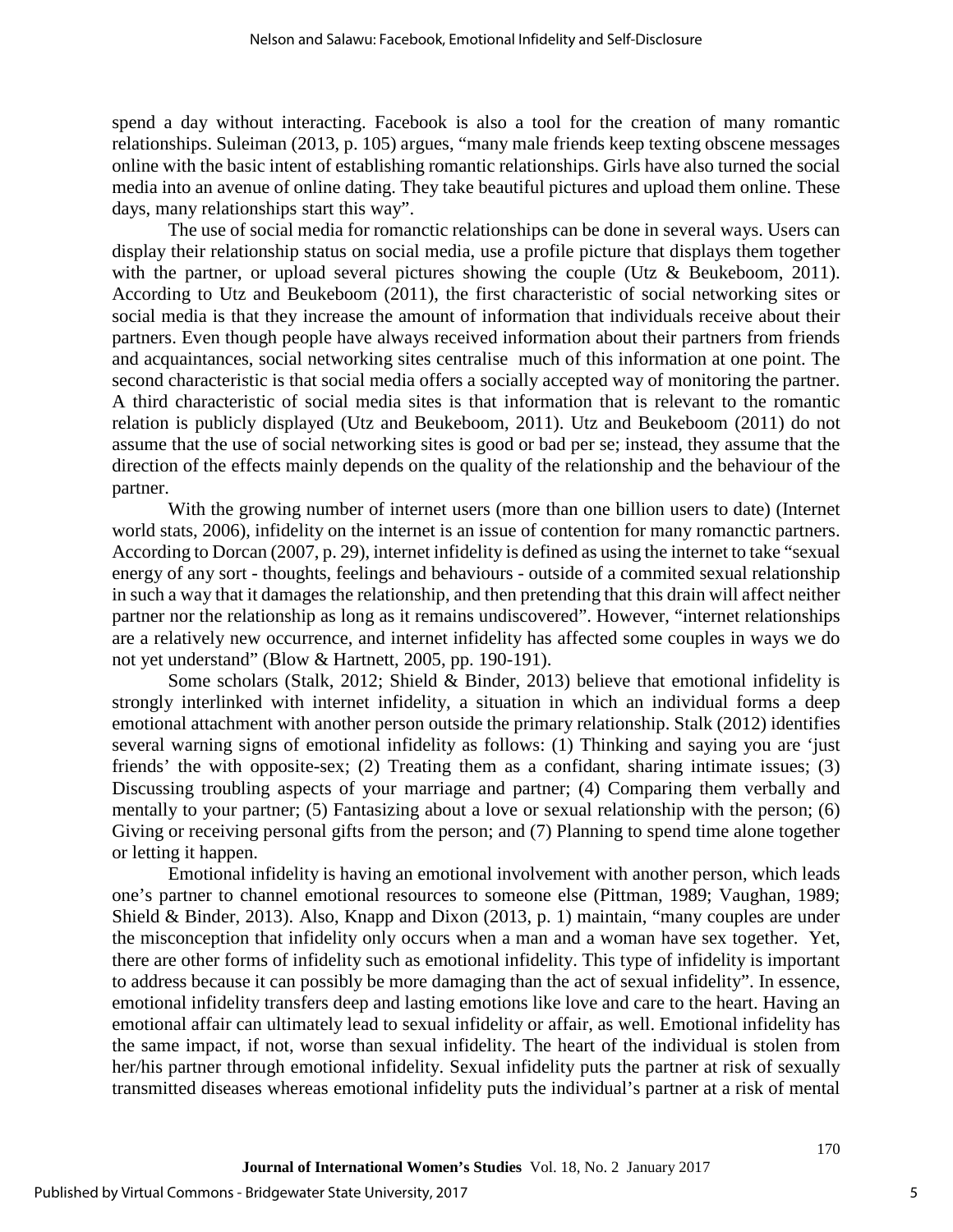abuse which has very serious and damaging consequences. During an emotional affair, the individual is not comfortable and ensures that the partner does not know about it.

#### **Method**

The researchers used the survey research method in order to ensure the effectiveness of the study. The survey research method is a reliable way of analyzing the views of a group, people or population of study about an event, activity or phenomenon. The survey technique is the most commonly used research method in the behavioral sciences and involves drawing up a set of questions on various subjects or on various aspects of a subject to which selected members of a population are requested to react (Sobowale, 2008).

The population consisted of married women, aged 23-50 and residing in Lagos State. The sample size for this study was 250 respondents. This helped the researchers to obtain a greater scope of enquiry and an effective analysis of responses as well as a manageable sample. The researchers effectively managed the sample size. Respondents were selected through a purposive sampling technique. A purposive sampling technique was used to select married women, who are Facebook users. Also, the respondents should have a minimum of 1000 friends on their Facebook account to be selected.

The two null hypotheses were tested with Pearson product moment correlation to establish relationships (positive, negative or zero association) and the direction of association between variables. In addition, the correlation test result was further subjected to the Somers' directional measure and symmetric in order to determine the strength and nature of the relationship.

#### **Results**

Out of the 250 copies of a questionnaire distributed out to participants, 233 were filled and returned. From the returned copies of a questionnaire, 67.8 % of respondents had been married for 1-5 years, 21.5% had been in the relationship for 5-10 years, 4.3% had been married for 10-15 years while 2.1% had been married for 15 years and above. Some respondents did not provide responses to this item of the questionnaire representing a total of 4.3%. The results revealed that the highest numbers of respondents who participated in the study were young married women who had been in the relationship for 1-5 years.

| Response          | Percentage |
|-------------------|------------|
| Very large extent | 55.8       |
| Large extent      | 24.5       |
| Rarely            | 12.2       |
| Never             | 7.6        |
|                   |            |
| Total             | 100.0      |

Table 1 indicated that more than 90% of the sampled population had heard of the term emotional infidelity while 7.6% had not heard of emotional infidelity before. This shows that a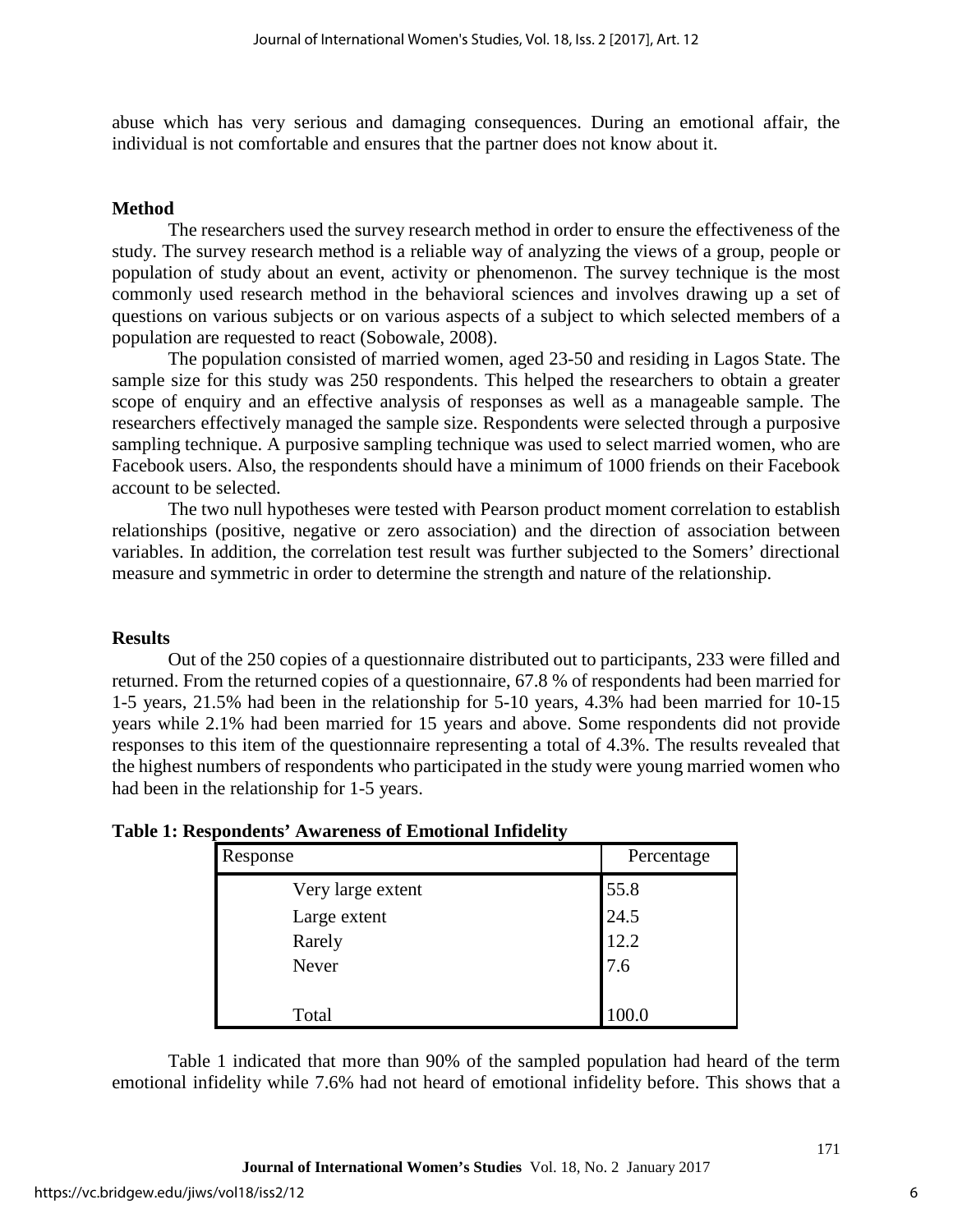significant population had heard of the term 'emotional infidelity' and therefore understood its connotation or had an idea of what it meant.

| Responses      | I have witnessed situations whereby       | In the past, my relationship got broken |
|----------------|-------------------------------------------|-----------------------------------------|
|                | individuals break up, separate or divorce | because of emotional infidelity         |
|                | because of emotional infidelity on        |                                         |
|                | Facebook                                  |                                         |
| Strongly agree | 27.5                                      | 17.6                                    |
| Agree          | 32.2                                      | 21.5                                    |
| Undecided      | 14.2                                      | 6.4                                     |
| Disagree       | 12.4                                      | 18.9                                    |
| Strongly       | 13.8                                      | 35.6                                    |
| disagree       |                                           |                                         |
| Total          | 100%                                      | 100%                                    |
|                | $n = 233$                                 | $n=233$                                 |

**Table 2: Emotional Infidelity in Practice** 

Table 2 shows that almost 60% of respondents had witnessed situations where individuals break up, separate, or divorce because of emotional infidelity. Only 26.2% of respondents had not witnessed situations where individuals break up, separate or divorce because of emotional infidelity. Interestingly, almost 40% of respondents had experienced broken relationships because of emotional infidelity. From Tables 1 and 2, it could be concluded that respondents were highly aware of the practice of emotional infidelity on Facebook.

| Responses | I have disclosed personal | My emotions seem more          | I have established a       |
|-----------|---------------------------|--------------------------------|----------------------------|
|           | information concerning    | powerful and intense when I    | relationship with someone  |
|           | my marriage to my close   | chat with my close friends who | who is of the opposite sex |
|           | friends who are of the    | are of the opposite sex on     | on Facebook that my        |
|           | opposite sex on           | Facebook.                      | spouse does not know       |
|           | Facebook.                 |                                | about.                     |
| Strongly  | 13.3%                     | 12.5%                          | 20.6                       |
| agree     |                           |                                |                            |
| Agree     | 24.9%                     | 9.9%                           | 21                         |
| Strongly  | 29.6%                     | 41.6%                          | 35.2                       |
| disagree  |                           |                                |                            |
| Disagree  | 24.0%                     | 24.9%                          | 19.3                       |
| Undecided | 8.2%                      | 11.2%                          | 3.9                        |
| Total     | 100%                      | 100%                           | 100%                       |
|           | $n=233$                   | $n=233$                        | $n=233$                    |

**Table 3: Respondents' Level of Self-Disclosure with the Opposite Sex**

Table 3 shows that more than 35% of respondents had disclosed personal information concerning their marriage to close friends who were of the opposite sex on Facebook, while 53.6% of respondents had not disclosed personal information concerning their marriage to close friends who were of the opposite sex on Facebook. Interestingly, 22.4% of respondents indicated that their emotions are more powerful and intense when they chat with close friends who are of the opposite sex on Facebook. In the same vein, more than 40% indicated that they established relationships with individuals who were of the opposite sex on Facebook that their spouse did not know about.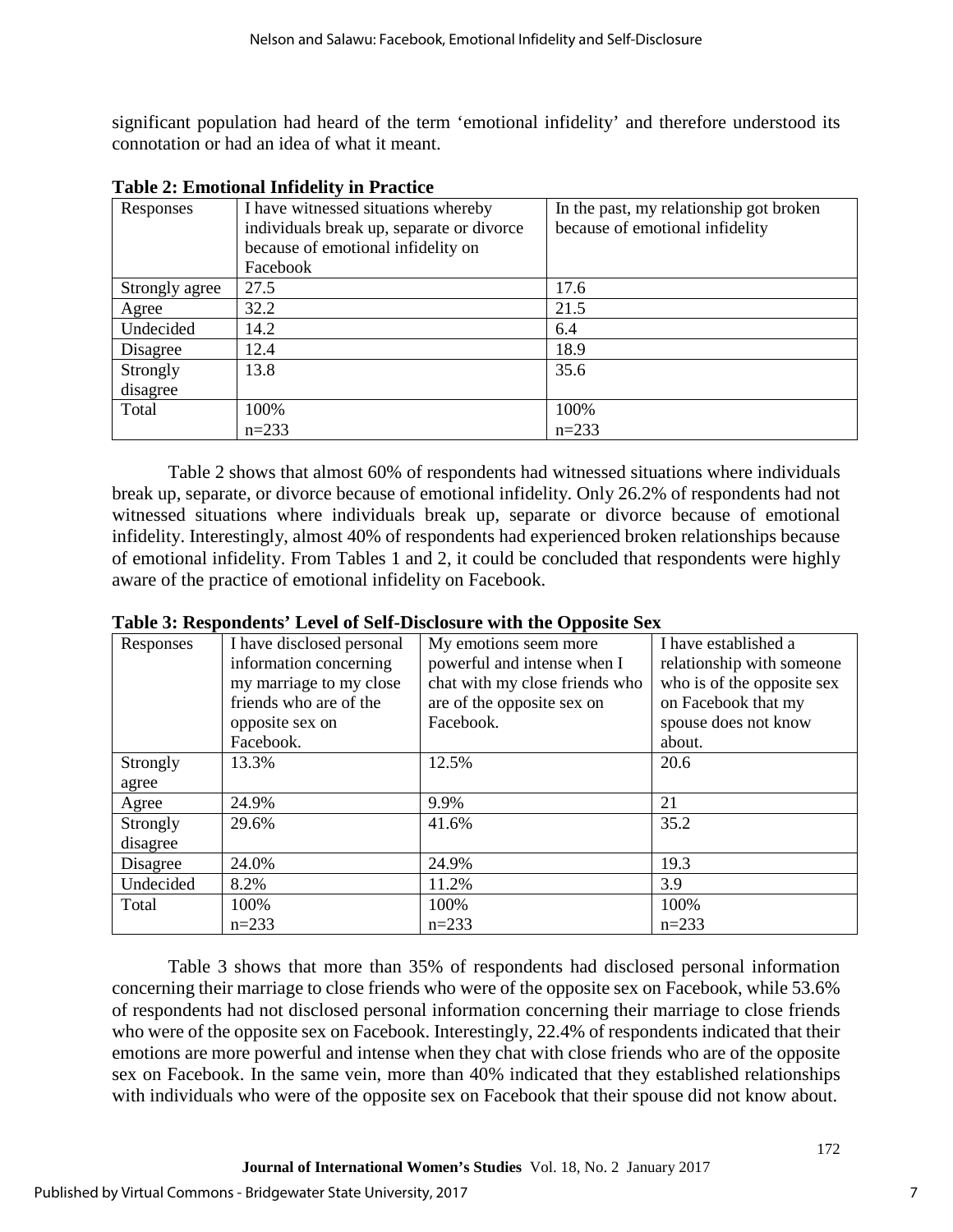| Responses | I get jealous if I see my spouse   | I will break a relationship if my partner |
|-----------|------------------------------------|-------------------------------------------|
|           | consistently chatting with someone | engages in emotional infidelity.          |
|           | of the opposite sex on Facebook.   |                                           |
| Strongly  | 58.3%                              | 21.4%                                     |
| agree     |                                    |                                           |
| Agree     | 21.7%                              | 18.0%                                     |
| Strongly  | 14.2%                              | 15.9%                                     |
| disagree  |                                    |                                           |
| Disagree  | 4%                                 | 15.9%                                     |
| Undecided | 2.8%                               | 28.8%                                     |
| Total     | 100%                               | 100%                                      |
|           | $n=233$                            | $n=233$                                   |

**Table 4: Respondents' Attitude Towards Emotional Infidelity**

Table 4 shows that the majority of respondents would be jealous if their spouses consistently chat with someone of the opposite sex on Facebook. This implies that the majority does not support the fact that their partner/s frequently engage in computer-mediated communication with the opposite sex. Furthermore, Table 4 also reveals that 38.4% would break their relationship or marriage if their partner/s engage/s in emotional infidelity, while 44.7% would not support a break-up if their partner engaged in emotional infidelity. From Table 4, it can be inferred that married Nigerians do not support or encourage emotional infidelity of their partners. However, it is not a critical factor to end their marriage. This shows in no small measure the fact that marriage is still highly valued in the Nigerian society and divorce or separation is not given much regard.

### **Testing the Hypotheses**

H1- There is a no significant correlation between intense use of Facebook and the awareness level of emotional infidelity.

|                                                          |                                                      | ARE YOU ON<br>FACEBOOK? | <b>HAVE YOU HEARD</b><br>OF THE TERM<br><b>EMOTIONAL</b><br><b>INFIDELITY</b><br><b>BEFORE?</b> |
|----------------------------------------------------------|------------------------------------------------------|-------------------------|-------------------------------------------------------------------------------------------------|
| ARE YOU ON<br>FACEBOOK?                                  | <b>Pearson Correlation</b><br>$Sig. (2-tailed)$<br>N | 233                     | $.361**$<br>.000<br>233                                                                         |
| HAVE YOU HEARD OF Pearson Correlation<br><b>THE TERM</b> | Sig. (2-tailed)                                      | $.361**$<br>.000        |                                                                                                 |
| <b>EMOTIONAL</b><br><b>INFIDELITY BEFORE?</b>            | N                                                    | 233                     | 233                                                                                             |

### **5a Correlation Test**

\*\*. Correlation is significant at the 0.01 level (2-tailed).

The Pearson correlation coefficient calculates the linear association between two variables. The sign of the correlation coefficient indicates the direction of the relationship (positive or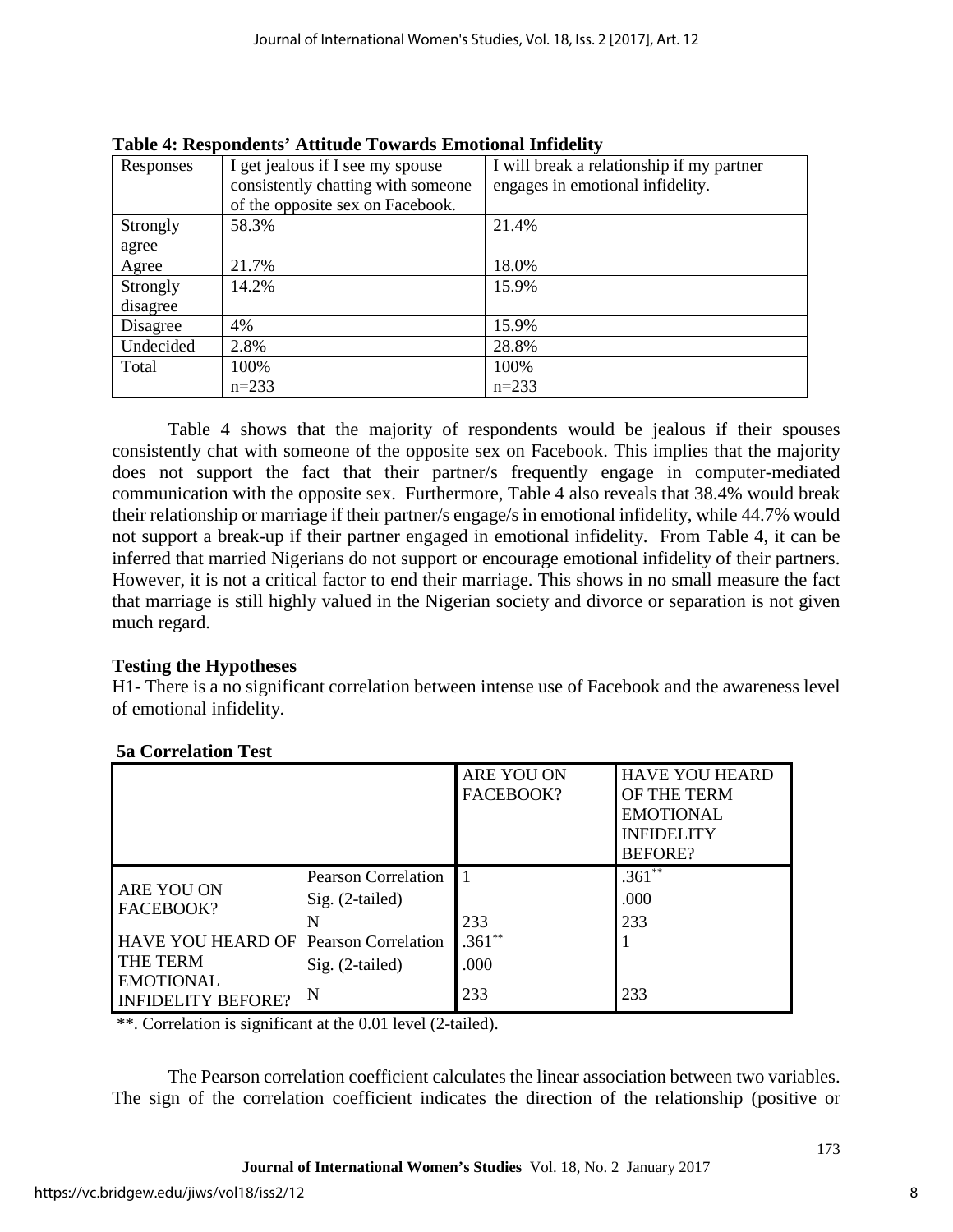negative). The correlation coefficients on the main diagonal are always 1.0 because each variable has a perfect positive linear relationship with itself. In this test, the correlation coefficient for intense use of Facebook and the awareness level of emotional infidelity is 0.361.

#### **5b Directional Measures**

|                    |           |                                                                               | Value | Asymp. Std.<br>Error <sup>a</sup> | Approx. $Tb$ | Approx. Sig. |
|--------------------|-----------|-------------------------------------------------------------------------------|-------|-----------------------------------|--------------|--------------|
|                    |           | Symmetric                                                                     | .131  | .038                              | 2.504        | .012         |
| Ordinal by Ordinal | Somers' d | ARE YOU ON FACEBOOK<br>Dependent                                              | .074  | .029                              | 2.504        | .012         |
|                    |           | <b>HAVE YOU HEARD OF</b><br>THE TERM EMOTIONAL<br><b>INFIDELITY</b> Dependent | .608  | 150                               | 2.504        | .012         |

a. Not assuming the null hypothesis

b. Using the asymptotic standard error assuming the null hypothesis

#### **5c Symmetric Measures**

|                                                                                             |                                                                | Value                       | Asymp.<br>Error <sup>a</sup> | Std. Approx. $T^b$ | Approx. Sig.                       |
|---------------------------------------------------------------------------------------------|----------------------------------------------------------------|-----------------------------|------------------------------|--------------------|------------------------------------|
| Nominal by Nominal<br>Interval by Interval<br><b>Ordinal by Ordinal</b><br>N of Valid Cases | Contingency Coefficient<br>Pearson's R<br>Spearman Correlation | .362<br>.361<br>.225<br>233 | .129<br>.066                 | 5.876<br>3.514     | .000<br>.000c<br>.001 <sup>c</sup> |

a. Not assuming the null hypothesis

b. Using the asymptotic standard error assuming the null hypothesis

c. Based on normal approximation

H2- There is a no significant correlation between self-disclosure with the opposite sex and practice of emotional infidelity.

#### **6a Correlation Test**

|                                                                             |                                        | <b>I HAVE</b><br><b>DISCLOSED</b><br><b>PERSONAL</b><br><b>INFORMATION</b><br>ON FACEBOOK | <b>I HAVE WITNESSED</b><br><b>SITUATIONS WHERE</b><br><b>INDIVIDUALS BREAK</b><br><b>UP BECAUSE OF</b><br><b>EMOTIONAL</b><br><b>INFIDELITY</b> |
|-----------------------------------------------------------------------------|----------------------------------------|-------------------------------------------------------------------------------------------|-------------------------------------------------------------------------------------------------------------------------------------------------|
| <b>I HAVE DISCLOSED</b><br><b>PERSONAL</b><br><b>INFORMATION ON</b>         | Pearson Correlation<br>Sig. (2-tailed) |                                                                                           | $.587**$<br>.000.                                                                                                                               |
| <b>FACEBOOK</b>                                                             | N                                      | 233                                                                                       | 233                                                                                                                                             |
| <b>I HAVE WITNESSED</b>                                                     | Pearson Correlation                    | $.587**$                                                                                  |                                                                                                                                                 |
| <b>SITUATIONS WHERE</b><br><b>INDIVIDUALS BREAK</b><br><b>UP BECAUSE OF</b> | Sig. (2-tailed)                        | .000.                                                                                     |                                                                                                                                                 |
| <b>EMOTIONAL</b><br><b>INFIDELITY</b>                                       | N                                      | 233                                                                                       | 233                                                                                                                                             |

\*\*. Correlation is significant at the 0.01 level (2-tailed)

Table 6a shows Pearson correlation coefficients, significance values and the number of cases with non-missing values. The correlation coefficient's absolute value specifies the strength,

9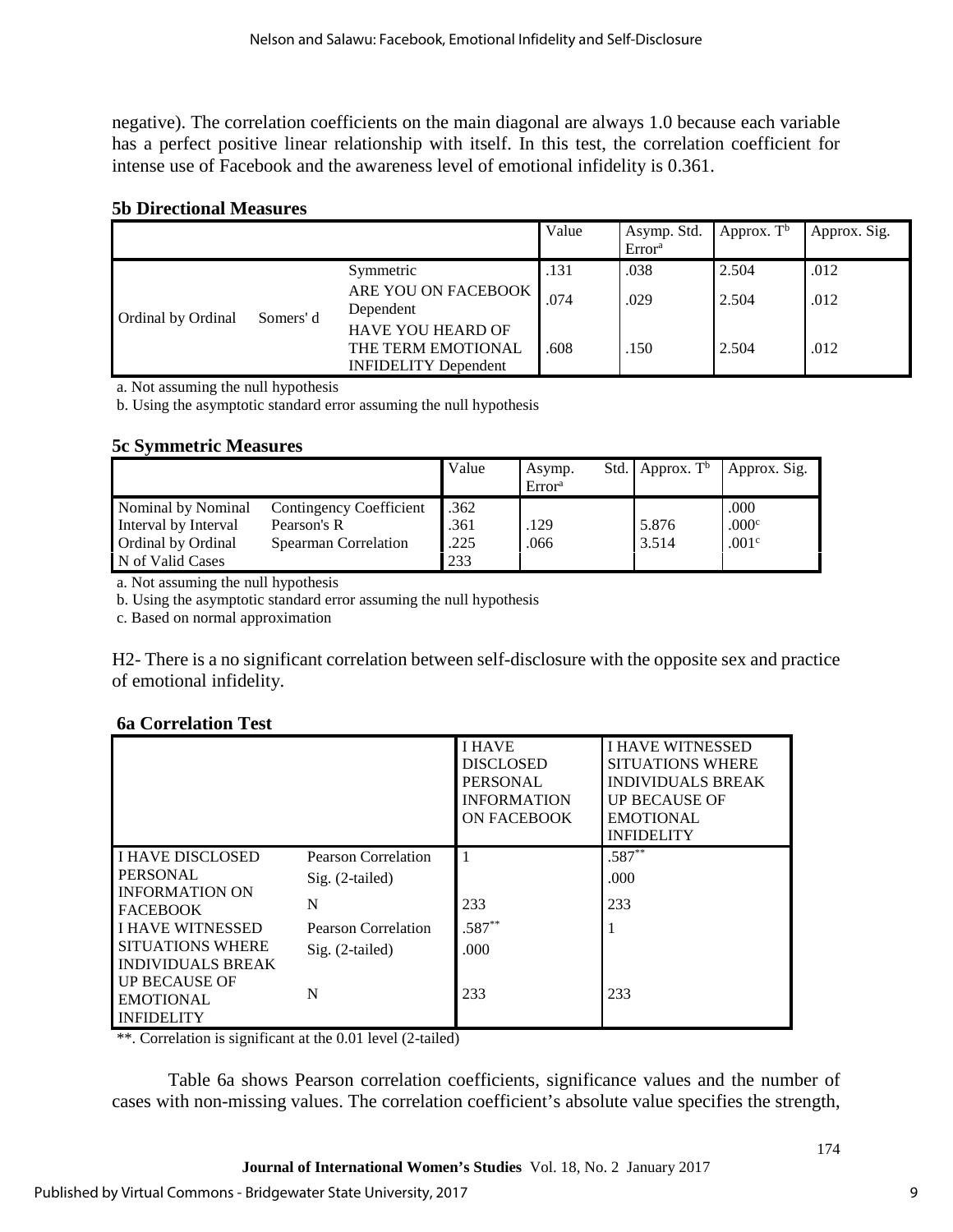with absolute values indicating stronger relationships. The correlation coefficients on the main diagonal are always 1.0 because each variable has a perfect positive linear relationship with itself. For this test, the correlation coefficient correlation between self-disclosure with the opposite sex and practice of emotional infidelity is 0.587.

#### **6b Directional Measures**

|                    |           |                                                                                                                                   | Value | Asymp. Std.<br>Error <sup>a</sup> | Approx. $Tb$ | Approx. Sig. |
|--------------------|-----------|-----------------------------------------------------------------------------------------------------------------------------------|-------|-----------------------------------|--------------|--------------|
|                    |           | Symmetric                                                                                                                         | .210  | .056                              | 3.692        | .000         |
|                    |           | <b>DISCLOSED PERSONAL</b><br><b>INFORMATION ON</b><br>FACEBOOK Dependent                                                          | .210  | .057                              | 3.692        | .000         |
| Ordinal by Ordinal | Somers' D | <b>WITNESSED SITUATIONS</b><br><b>WHERE INDIVIDUALS</b><br><b>BREAK UP BECAUSE OF</b><br><b>EMOTIONAL INFIDELITY</b><br>Dependent | .210  | .056                              | 3.692        | .000         |

a. Not assuming the null hypothesis

b. Using the asymptotic standard error assuming the null hypothesis

#### **6c Symmetric Measures**

|                           |                             | Value | Asymp.<br>Error <sup>a</sup> | Std. Approx. $T^b$ | Approx. Sig.      |
|---------------------------|-----------------------------|-------|------------------------------|--------------------|-------------------|
| Nominal by Nominal        | Contingency Coefficient     | .676  |                              |                    | .000              |
| Interval by Interval      | Pearson's R                 | .587  | .071                         | 11.028             | .000c             |
| <b>Ordinal by Ordinal</b> | <b>Spearman Correlation</b> | .256  | .067                         | 4.027              | .000 <sup>c</sup> |
| N of Valid Cases          |                             | 233   |                              |                    |                   |

a. Not assuming the null hypothesis

b. Using the asymptotic standard error assuming the null hypothesis

c. Based on normal approximation

#### **Discussion**

In any debate and discussion on the significance of Facebook in computer-mediated communication, the concept of self-disclosure is always mentioned or discussed. In communication studies, self-disclosure is an evolving concept, which focuses on the prevalent activities of young people on social media platforms to promote communication of personal information, thoughts and feelings to other people.

The results of this study raise several issues and implications that affect current realities in any modern society. Some of these issues support as well as mark a departure from existing literature and studies on social networking sites and self-disclosure. This study was undertaken to examine Facebook influences on young married couples to engage in emotional infidelity.

Two null hypotheses were tested with Pearson product moment correlation to establish relationships (positive, negative or zero association) and the direction of association between variables. In addition, the correlation test result was further subjected to the Somers "D directional measure and symmetric in order to determine the strength and nature of the relationship.

The first hypothesis, which tested that there is a no significant correlation between intense use of Facebook and the awareness level of emotional infidelity, was rejected. The correlation analysis in Table 5a shows a linear connection between two variables. The correlation coefficient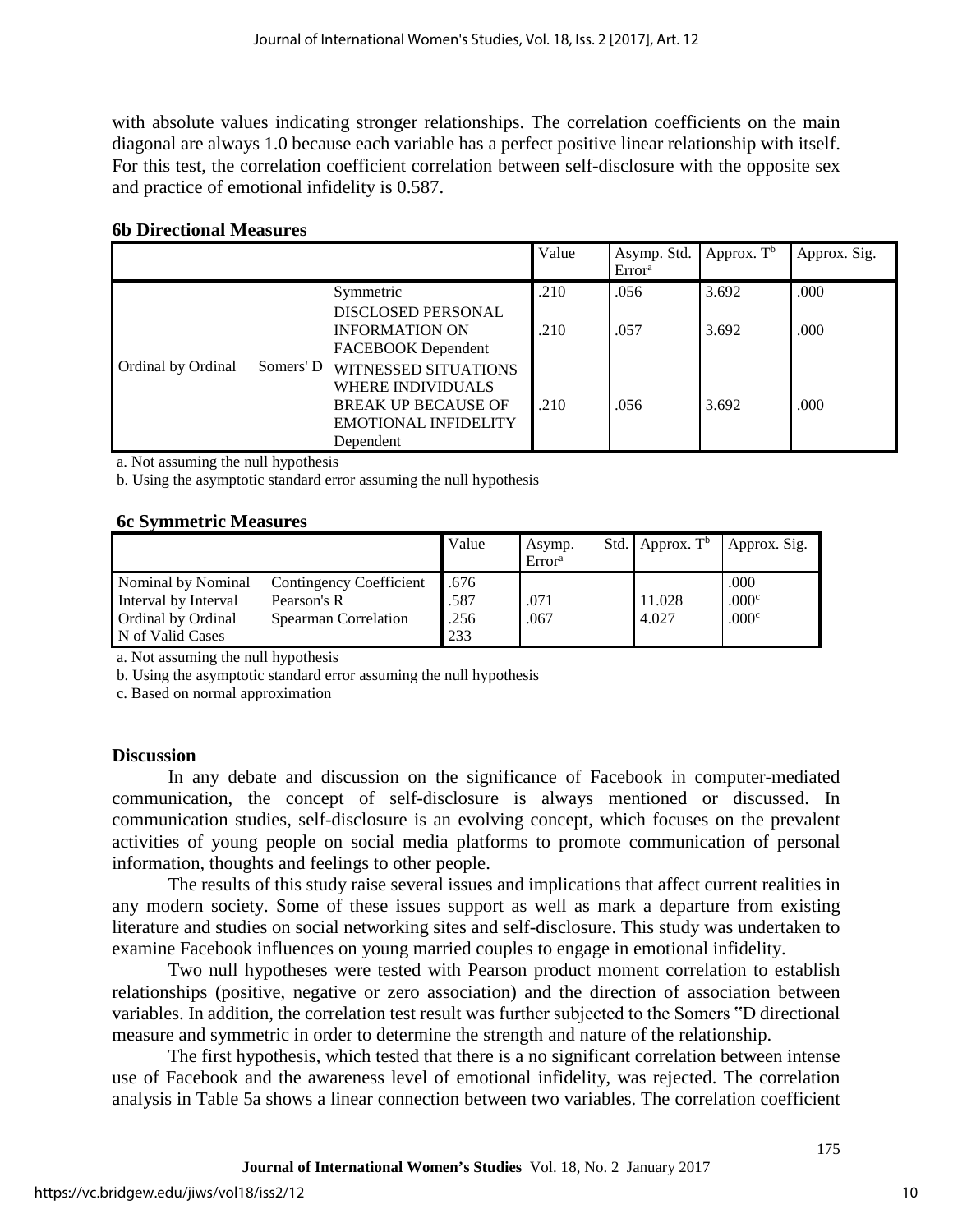for intense use of Facebook and the awareness level of emotional infidelity is 0.361. Tables 5b and c established the strength and direction between the variables, that is, if the approximate significance value has 0.00 in its column, one can infer there was a relationship variable. From Tables 5b and c, the relationship between the variables is a strong and positive one. These results indicate that married people had heard of the term 'emotional infidelity' and therefore understood what its connotation or had an idea of what it meant. Furthermore, Facebook is a social platform that promotes or reinforces emotional infidelity when people interact with the opposite sex. This result supports Docan's (2007) findings, that at social interaction is often initiated with unknown people in chat rooms such as Yahoo's 'married and flirting', Microsoft's 'Married but flirting', Facebook, Twitter, among others.

The second hypothesis, which tested that there is a no significant correlation between selfdisclosure with the opposite sex and the practice of emotional infidelity - was rejected. Table 6a shows a linear correlation between the two variables. The correlation coefficient between selfdisclosure with the opposite sex and practice of emotional infidelity is 0.587. From Tables 6b and c, the relationship between the two variables is a strong and positive one. The results reveal that there is a high level of self-disclosure with the opposite sex and this positively correlates with the practice of emotional infidelity on Facebook.

Interestingly, the results also reveal that almost 40% of respondents had disclosed personal information concerning their marriage to close friends of the opposite sex on Facebook. In the same vein, more than 40% indicated that they established relationships with individuals who were of the opposite sex on Facebook that their spouses did not know about. In essence, there is a high rate of self-disclosure among married people on Facebook. It is thus concluded that self-disclosure is an evolving activity carried out by young and married people. This finding is in agreement with the study conducted by Hand, Thomas, Buboltz, Deemer and Buyanjargal (2013). In their study, they found that young adults who were in a relationship spent most of their time on Facebook on activities relating to social, sexual, intellectual and recreational intimacy. It is this kind of thinking that motivated Walton and Rice (2013) to assert that self-disclosure is typically a gradual and reciprocal exchange process in which one person's disclosure often prompts an equal or even greater disclosure from the other person. The benefits include social control, validation, increased liking and intimacy as well as relational maintenance.

Four major socio-cultural implications that affect relationships and marriages are highlighted in this study. First, the proliferation of social media platforms will drastically increase incidences of emotional infidelity between couples across the globe. It was discovered that a significant number of married people spent a considerable amount of time on Facebook and share various kinds of information. Very few people can do without Facebook since their friends of the opposite sex constantly satisfy their emotional needs. This emotional bonding and attachment can lead to physical bonding and attachment. A number of married people engage in high levels of self-disclosure by disclosing personal issues and everything that happened to them on their wall, thereby making an opening to friends of the opposite sex to show care and understanding to them when critically needed.

Second, high levels of self-disclosure on social media platforms negatively contribute to emotional distance between couples in marriages. Also, trust in marriage can be negatively affected when married people engage in self-disclosure with the oppoisite sex. A great number of respondents indicated that they become jealous if they found out their partner was consistently chatting with a friend of the opposite sex on Facebook. This is an indication that a lot of married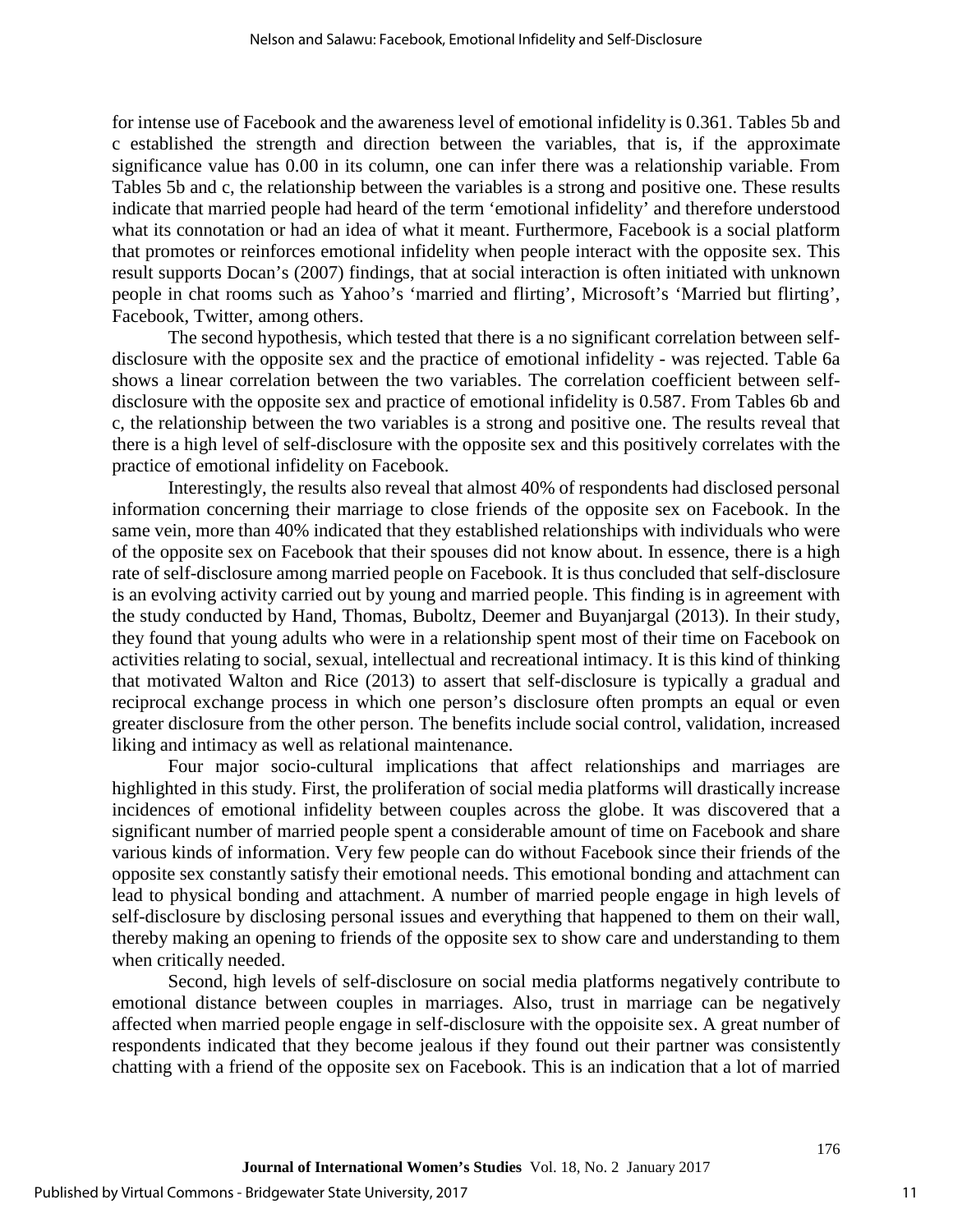women will not trust their partners if they cheat on them. When there is a problem of trust in a marriage, it strains emotional bonds among couples.

Third, emotional infidelity significantly promotes sexual infidelity. Intimacy is substantially built on emotional bonding and attachment; when intimacy is prevalent between a man and a woman, sexual negotiation will be established between these persons. Invariably, emotional infidelity on social media networks will snowball to sexual infidelity in reality.

Fourth, the major theoretical backup for media and communication scholars who maintain that the more people depend on the media, media institutions will be reshaped, the overall influence of media will rise, and the role of the media in society will become more central and relevant is rooted in the media dependency theory. This study has brought to the fore the inherent features of the media dependency theory because of the many individuals, married couples, in particular, who depend on the social media (Facebook) to connect with potential partners outside their marriage or relationship. The dependence for social media will greatly increase with self-disclosure. Thus, the content of this theory should be taken seriously and considered in line with education, advocacy and moral intervention against emotional infidelity.

#### **Conclusion**

Facebook should be used as a communication tool to strengthen and reinforce relationships in marriages. Communication is a crucial factor in marriage as it can make or mar any marriage. The high rate of self-disclosure with the opposite sex among married couples will establish the foundation for emotional infidelity. Married people should be encouraged to create and spend more time with their spouses as well as show care and understanding. This would help bridge the emotional gap in relationships.

Emotional infidelity is not encouraged in any modern society; great care must thus be taken to prevent its spread and the destruction it may cause in marriages and other emotional relationships. Married women should learn to control the level at which they disclose what happens in their personal and private lives and marriages on Facebook. This will prevent sympathy, care, love and understanding from any third party. Importantly, when a woman engages in emotional infidelity, she can be regarded as being a virtual-adulterous since her feelings, emotions and cares have been transferred to another man, who is not her husband. This is a perennial issue which many married people need to be careful of.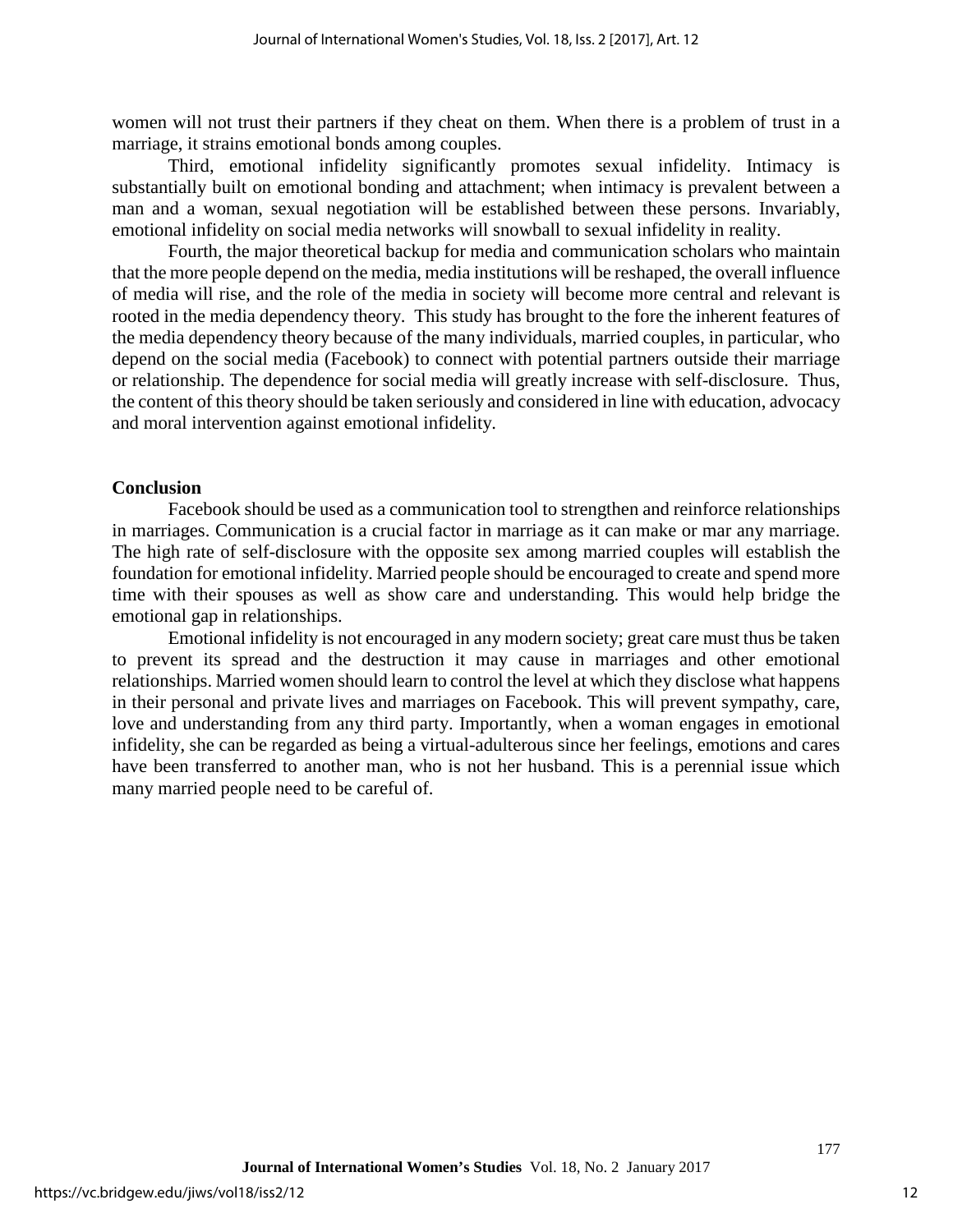**References** 

- Anim, E. (2013). Media convergence, social media and societal transformation. (D. Gambo, Ed.) *The Nigerian Journal of Communication, 11*(1), 1-24.
- Baran, S. j., & Davis, D. K. (2009). *Mass communication theory* (5th ed.). Boston: Lyn Uhl.
- Blow, A. J., & Hartnett, K. (2005a). Infidelity in committed relationships I: A methodological review. *Journal of Marital and Family Therapy*, 31, 183-216.
- Burke, F. (2013, February 10). *Social media Vs. social networking*. Retrieved January 10, 2014, from The Huffington Post: http://www.huffingtonpost.com/fauzia-burke/social-media-vssocial-ne\_b\_4017305.html
- Cohen, L. S. (2009, April 30). *Is there a difference between social media and social networking*. Retrieved January 10, 2014, from aka@obilon: http://lonscohen.com/blog/2009/04/difference-between-social-media-and-socialnetworking/
- Colás, P. T. (2013). Young people and social networks: motivations and preferred uses. *Scientific Journal of Media Education, 20*(40), 15-23. doi:10.3916/C40-2013-02-01.
- Cozby, P.C. (1972). *Self-disclosure, reciprocity and liking*. *Sociometry, 35*(1)*,* 151-160.
- Cozby, P.C. (1973). *Self-disclosure*: A literature review. *Psychological Bulletin*, *79*(2)*,* 73-91.
- Docan, T. D.-M. (2007, August). Internet infidelity: double standards and the differing views of women and men. *Communication Quarterly, 55*(3), 317-342. doi:10.1080/01463370701492519
- Facebook. (2012). *Facebook reports fourth quarter and full year 2012 results.* Menlo Park, CA: Facebook, Inc.
- Goffman, T. (1999).*Identity in the cyberspace.* London: Sage
- Hand, M. M., Thomas, D., Buboltz, W. C., Deemer, E. D., & Buyanjargal, M. (2013). Facebook and romantic relationships: Intimacy and couple satisfaction associated with online social network use. *Cyberpsychology, Behavior, and Social Network, 1*8-13
- Internet World Stats. (2006). Internet usage statistics—the big picture. Retrieved March 21, 2006, from<http://www.internetworldstats.com/stats.htm>
- Okorie, N., Ekeanyanwu, N. T and Obanua, A. (2010). The influence of facebook usage on self disclosure and romantic relationship among young Nigerians. *Indian Journal of Media Studies*, 4 (1), 31-43
- Okorie, N., and Ekeanyanwu, N.T. (2014). ICT, Cyber-bullying, and Self-Disclosure: An experiential study of Twitter. *Covenant Journal of Communication*, 2(1), 61-76.
- Merkle, E., & Richardson, R. (2000). Digital dating and virtual relating: Conceptualizing computer mediated romantic relationships,*Family Relations*, 49(2), 187-192.
- Knapp,K., and Dixon, M.(2013). Emotional infidelity, the silent marriage killer. Retrieved from http://www.bettermarriages.org/communication/emotional-infidelity-the-silent-marriagekiller/
- Pittman, F. (1989). *Private lies*. New York: W. W. Norton Co.
- Shield, L. and Binder, G. (2013) Is emotional infidelity worse than a sexual affair? Retrieved from http://www.care2.com/greenliving/is-emotional-infidelity-worse-than-a-sexualaffair.html#ixzz3bYYtqebo
- Stalk, A. (2012). 12 warning signs that it's emotional infidelity And not 'Just Friendship'. Retrieved from http://blogs.psychcentral.com/relationships/2012/07/12-warning-signsthat-its-emotional-infidelity-and-not-just-friendship